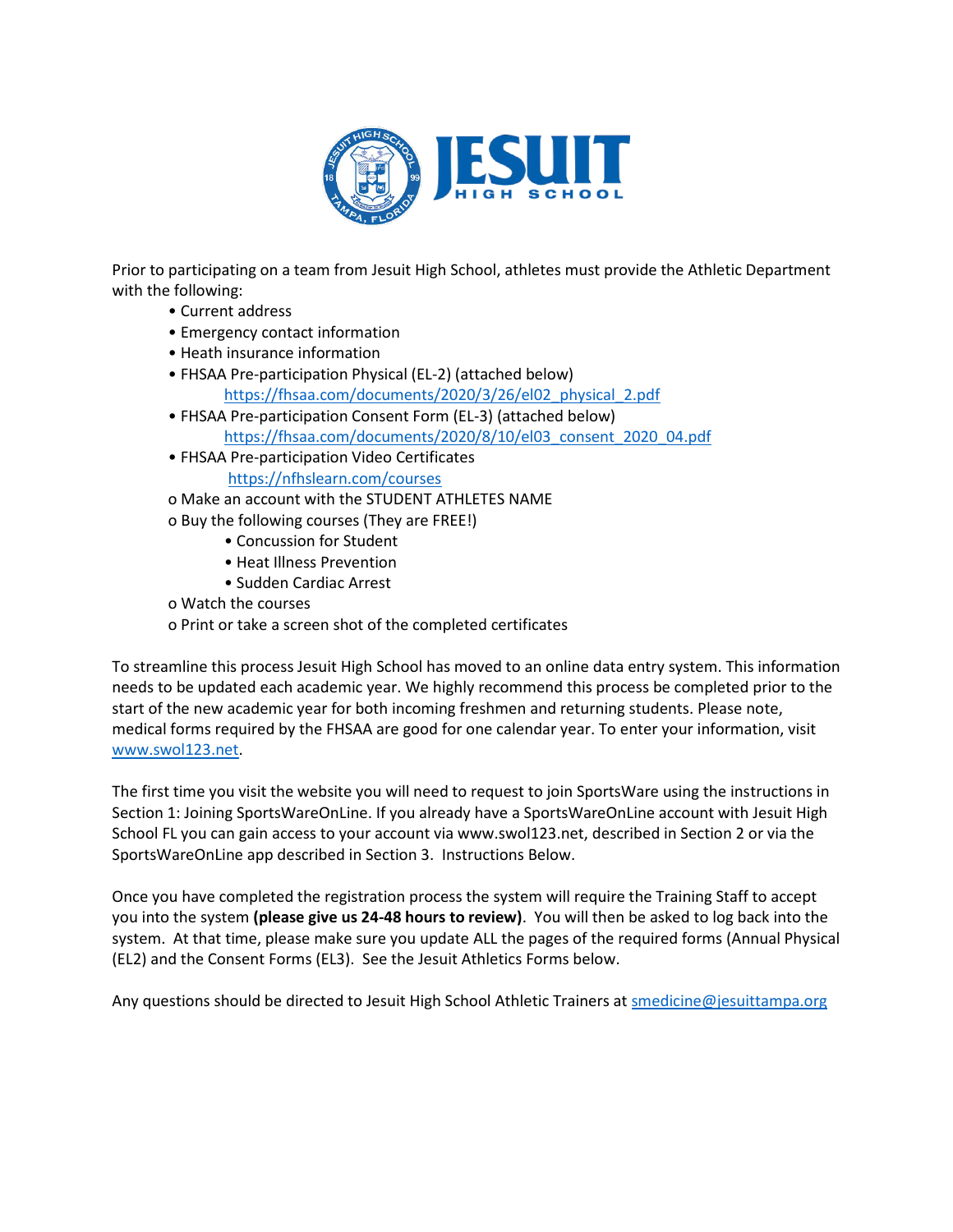# Section 1: Joining SportsWareOnLine

| <b>Instruction</b>                                                                                                                      | <b>Example</b>                                                           |
|-----------------------------------------------------------------------------------------------------------------------------------------|--------------------------------------------------------------------------|
| Go to www.swol123.net.                                                                                                                  | <b>CSM</b> SportsWareOnLine™<br>$\times$                                 |
|                                                                                                                                         | swol123.net<br>C                                                         |
|                                                                                                                                         | <b>SPORTSWAREDNLINET</b>                                                 |
| On the right side of the screen, under<br>ATHLETE/PARENT, click the JOIN<br><b>SPORTSWARE button.</b>                                   | <b>SIGN IN</b>                                                           |
|                                                                                                                                         | e-Mail                                                                   |
|                                                                                                                                         | Password                                                                 |
|                                                                                                                                         | Login                                                                    |
|                                                                                                                                         | <b>Reset Password / Forgot Password</b>                                  |
|                                                                                                                                         | <b>SINGLE SIGN-IN</b>                                                    |
|                                                                                                                                         | Login                                                                    |
|                                                                                                                                         | <b>ATHLETE/PARENT</b>                                                    |
|                                                                                                                                         | Want to join Sportsware?<br>Join SportsWare                              |
| Enter School ID: Jesuit4701                                                                                                             | PLEASE INPUT YOUR INFORMATION TO JOIN SPORTSWARE                         |
| *This ID is unique to your school or institution.<br>This School ID is assigned by your Athletic<br>Trainer, it is not your Student ID. | <b>School ID</b>                                                         |
| Click the <b>NEXT</b> button.                                                                                                           | (ID you received from the Athletics Department)<br><b>Next</b><br>Cancel |
|                                                                                                                                         |                                                                          |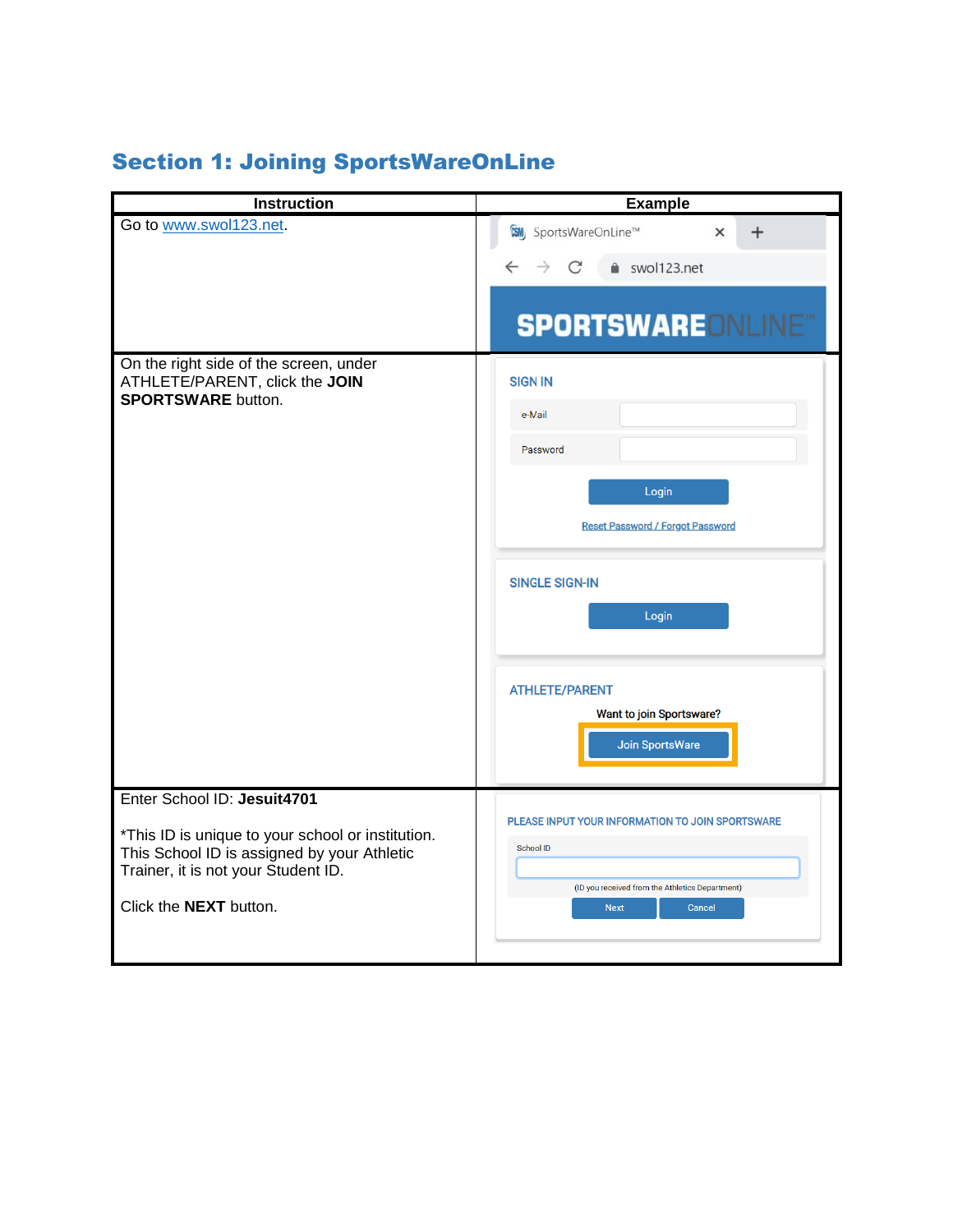| Enter the following information to request an<br>account:<br>Athlete's First Name<br>Athlete's Last Name<br>Athlete's Date of Birth<br>Register as a parent if << enter school's<br>policy here>><br>Athlete's Email (or parent/guardian's<br>email if they will be responsible for the<br>athlete's medical records)<br>Athlete's School/College<br>Click the <b>SEND</b> button.                                                        | PLEASE INPUT YOUR INFORMATION TO JOIN SPORTSWARE<br><b>Athlete's First Name</b><br><b>Athlete's Last Name</b><br><b>Athlete's Date of birth</b><br>▦<br>Register as a Parent<br><b>No</b><br>Email<br>(If athlete is a minor you can use a parent's e-mail address)<br>Select your school/college<br>Send<br>Cancel                                                                                                                                                                                |
|-------------------------------------------------------------------------------------------------------------------------------------------------------------------------------------------------------------------------------------------------------------------------------------------------------------------------------------------------------------------------------------------------------------------------------------------|----------------------------------------------------------------------------------------------------------------------------------------------------------------------------------------------------------------------------------------------------------------------------------------------------------------------------------------------------------------------------------------------------------------------------------------------------------------------------------------------------|
| Your request to join SportsWare will then be sent<br>to the Athletic Trainer for review.<br>If you are a parent requesting to join multiple<br>children, repeat this process for each child. The<br>same email may be used for multiple children;<br>however, each child will need a unique password<br>as described in the "Setting you Password"<br>section.<br>*You may not see this message if you have a pop-<br>up blocker enabled. | www.swol123.net says<br>Your information has been saved.<br>After your Athletic Trainer accepts your request to join SportsWare,<br>you will receive an e-mail to set up your password.<br>If you have any questions, please contact your Athletic Trainer.<br>OK                                                                                                                                                                                                                                  |
| Once your request is accepted you will receive an<br>e-mail with the subject "SportsWareOnLine<br>Password Request".<br>Open the e-mail and click the password reset link<br>to continue to SportsWareOnLine or follow the<br>directions below on how to set a password.<br>*If you do not see this email check your spam<br>folder.                                                                                                      | SportsWare OnLine Password Request<br>জ<br>⇆<br>admin@swol123.net<br>To<br>(i) We removed extra line breaks from this message.<br>You received this e-mail because either:<br>1) You requested to reset your SportsWare Online password OR<br>2) You are an athlete who's request to Join SportsWare Online has<br>been approved by the school and the next step is to set your password.<br>To reset your password, click the following link (or copy and paste it<br>into a browser address bar) |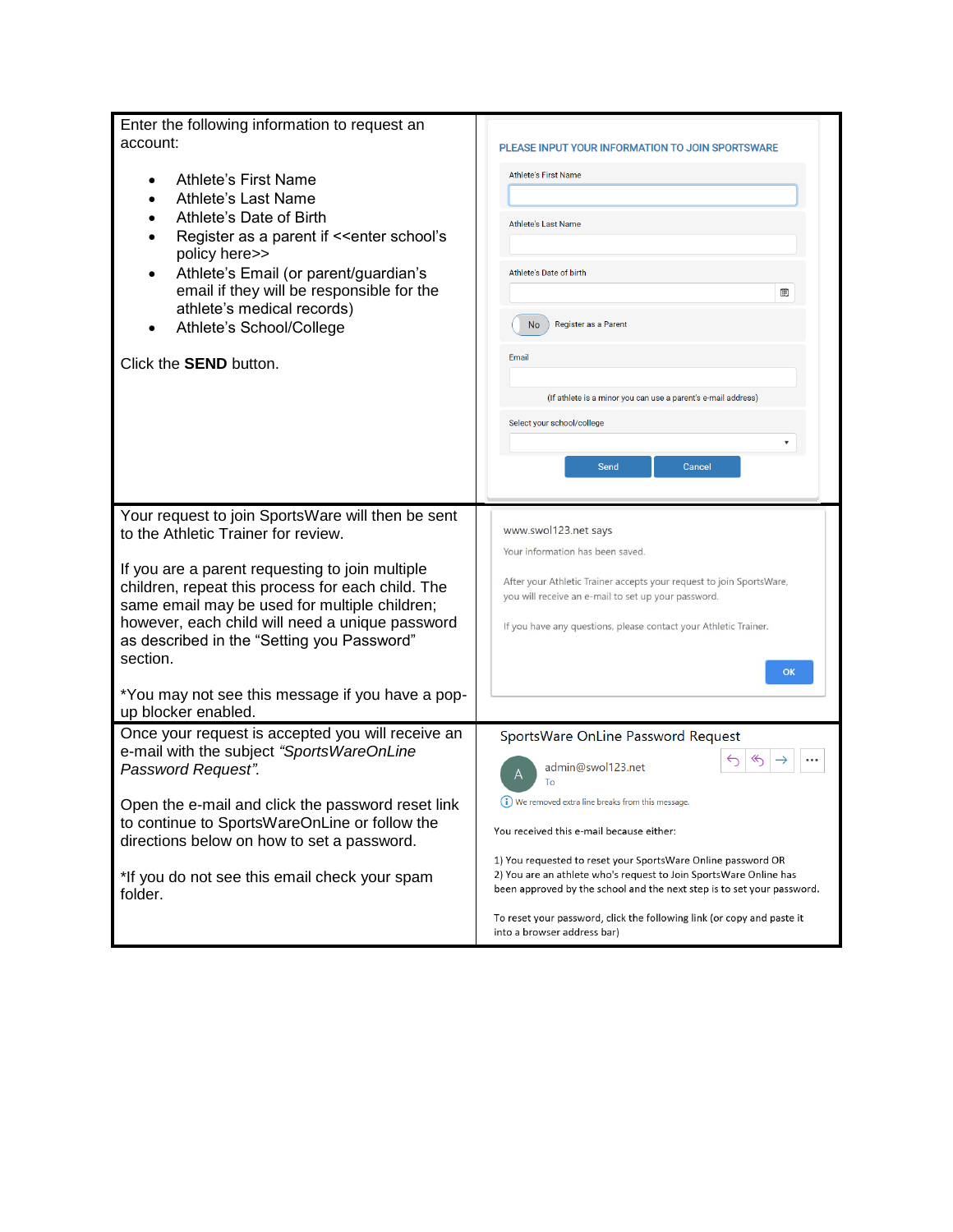# Section 2.1: Setting Your Password via Web Browser

| <b>Instruction</b>                                                                                                                                                                                                                                          | <b>Example</b>                                                                                                               |
|-------------------------------------------------------------------------------------------------------------------------------------------------------------------------------------------------------------------------------------------------------------|------------------------------------------------------------------------------------------------------------------------------|
| Go to www.swol123.net                                                                                                                                                                                                                                       | <b>CSMi</b> , SportsWareOnLine™<br>$\ddot{}$<br>$\times$                                                                     |
|                                                                                                                                                                                                                                                             | C<br>■ swol123.net                                                                                                           |
|                                                                                                                                                                                                                                                             | <b>SPORTSWAREONLINE®</b>                                                                                                     |
| Under SIGN IN enter your e-mail address and<br>click the RESET PASSWORD/FORGOT<br><b>PASSWORD link.</b>                                                                                                                                                     | <b>SIGN IN</b>                                                                                                               |
|                                                                                                                                                                                                                                                             | e-Mail                                                                                                                       |
|                                                                                                                                                                                                                                                             | Password                                                                                                                     |
|                                                                                                                                                                                                                                                             | Login<br><b>Reset Password / Forgot Password</b>                                                                             |
|                                                                                                                                                                                                                                                             | <b>SINGLE SIGN-IN</b>                                                                                                        |
|                                                                                                                                                                                                                                                             | Login                                                                                                                        |
|                                                                                                                                                                                                                                                             | <b>ATHLETE/PARENT</b><br>Want to join Sportsware?                                                                            |
|                                                                                                                                                                                                                                                             | Join SportsWare                                                                                                              |
| Once you click the RESET<br>PASSWORD/FORGOT PASSWORD you should<br>see this pop-up                                                                                                                                                                          | www.swol123.net says<br>E-Mail sent successfully.                                                                            |
| *You may not see this message if you have a pop-<br>up blocker enabled.                                                                                                                                                                                     | To reset the the password for your SWOL account,<br>you must follow these steps within the next 24 hours.                    |
| ** If you see the message "The e-mail address<br>was not found in SportsWareOnLine make sure it<br>is typed correctly and try again" be sure you are<br>using the same e-mail when you requested to join<br>SportsWare. If you are still seeing this error, | 1. Open the E-Mail that we sent to<br>2. Click on the link to reset your password.<br>3. Save the new password.<br><b>OK</b> |
| contact your school's athletic trainer to see if they<br>have accepted your account request.                                                                                                                                                                |                                                                                                                              |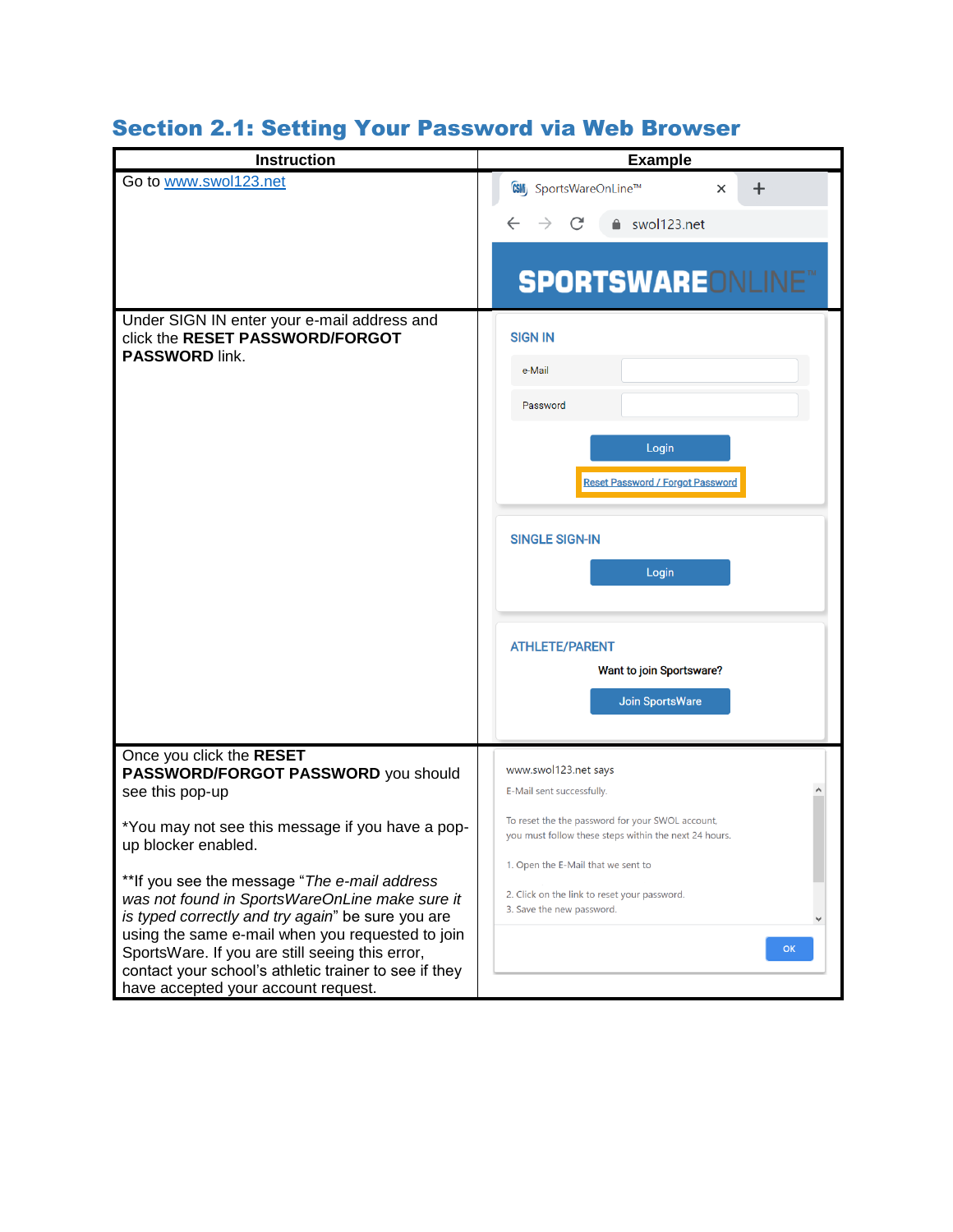| You will receive an e-mail with the subject<br>"SportsWareOnLine Password Request".                                                                                                                                                                           | SportsWare OnLine Password Request<br>$\ll$<br>↽<br>admin@swol123.net                                                                                                                                                                                   |
|---------------------------------------------------------------------------------------------------------------------------------------------------------------------------------------------------------------------------------------------------------------|---------------------------------------------------------------------------------------------------------------------------------------------------------------------------------------------------------------------------------------------------------|
| Click the link under your name in this e-mail.                                                                                                                                                                                                                | Tο<br>(i) We removed extra line breaks from this message.                                                                                                                                                                                               |
| If you are a parent with multiple children in<br>SportsWare under the same email address you<br>will see multiple reset password links in this email.<br>Be sure you are using the link associated with the<br>child whose password you are looking to reset. | You received this e-mail because either:<br>1) You requested to reset your SportsWare Online password OR<br>2) You are an athlete who's request to Join SportsWare Online has<br>been approved by the school and the next step is to set your password. |
| *If you do not see this email check your spam<br>folder.                                                                                                                                                                                                      | To reset your password, click the following link (or copy and paste it<br>into a browser address bar)                                                                                                                                                   |
| Enter your e-mail address, new password and<br>confirm password. Make note of your school's<br>password requirements.                                                                                                                                         | <b>RESET PASSWORD</b><br><b>Save</b><br><b>Online Access e-Mail</b>                                                                                                                                                                                     |
| Click the <b>SAVE</b> button.                                                                                                                                                                                                                                 |                                                                                                                                                                                                                                                         |
| If you are a parent with multiple children in<br>SportsWare under the same email address you<br>will need to use a unique password for each child.<br>All athletes must have a unique<br>email/password combination.                                          | <b>New Password</b><br><b>Confirm Password</b><br><b>Password Requirements:</b><br>Must be at least 5 characters long.                                                                                                                                  |
|                                                                                                                                                                                                                                                               |                                                                                                                                                                                                                                                         |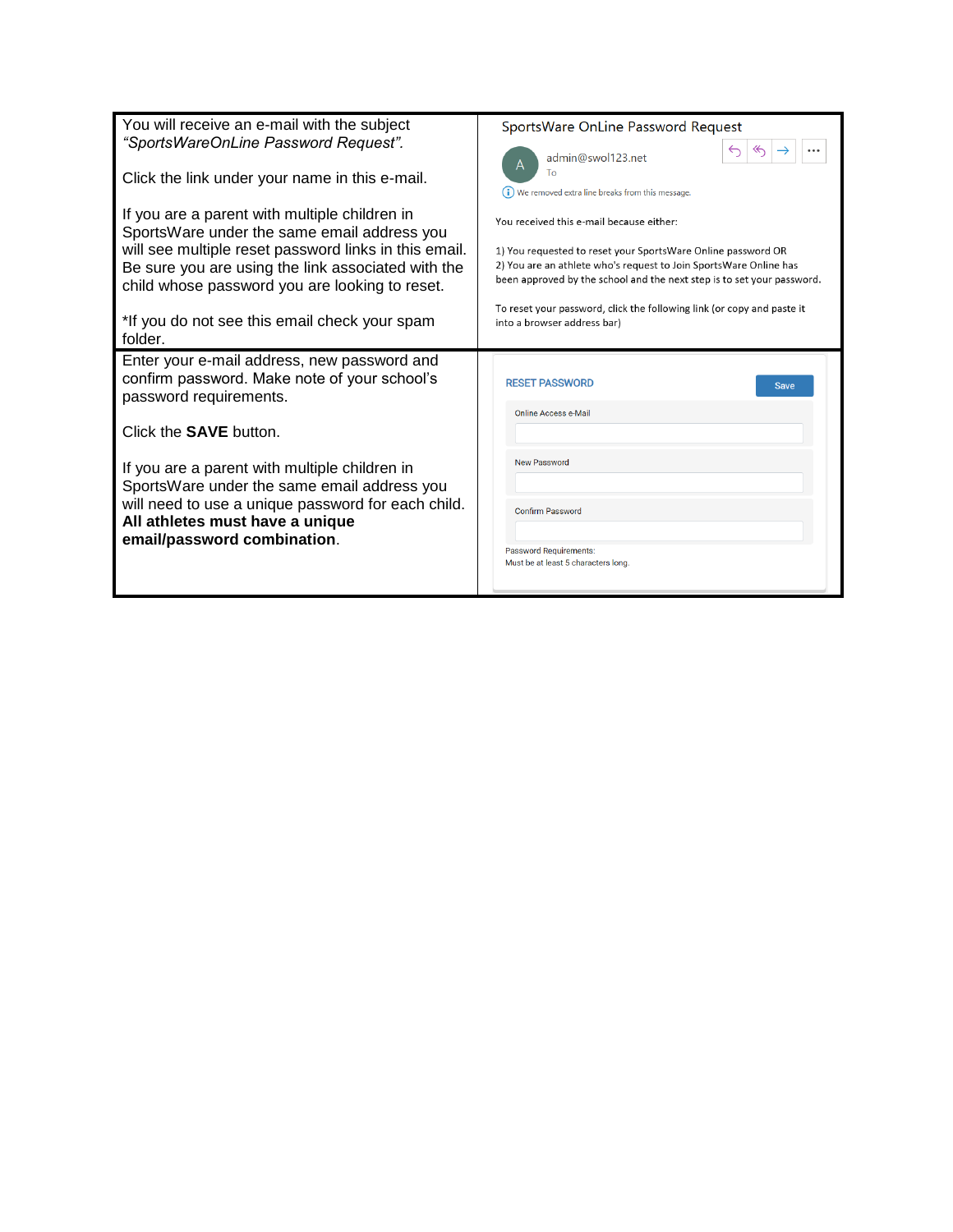| <b>Instruction</b>                                                                                                                                                                                                                                                                      | <b>Example</b>                                                                                                                                                                                                                                                                                                                                                                                                                                                                                                                                                                                                                                                                                                                                                                                                                                                                                                                                                                            |
|-----------------------------------------------------------------------------------------------------------------------------------------------------------------------------------------------------------------------------------------------------------------------------------------|-------------------------------------------------------------------------------------------------------------------------------------------------------------------------------------------------------------------------------------------------------------------------------------------------------------------------------------------------------------------------------------------------------------------------------------------------------------------------------------------------------------------------------------------------------------------------------------------------------------------------------------------------------------------------------------------------------------------------------------------------------------------------------------------------------------------------------------------------------------------------------------------------------------------------------------------------------------------------------------------|
| Go to www.swol123.net.<br>Under SIGN IN enter your e-mail address and<br>password.<br>Click the Login button.                                                                                                                                                                           | CSMij SportsWareOnLine™<br>$\times$<br>┿<br>swol123.net<br><b>SPORTSWARE</b> ONLINE™<br><b>SIGN IN</b><br>e-Mail                                                                                                                                                                                                                                                                                                                                                                                                                                                                                                                                                                                                                                                                                                                                                                                                                                                                          |
|                                                                                                                                                                                                                                                                                         | Password<br>Login<br><b>Reset Password / Forgot Password</b><br><b>SINGLE SIGN-IN</b><br>Login<br><b>ATHLETE/PARENT</b><br>Want to join Sportsware?<br>Join SportsWare                                                                                                                                                                                                                                                                                                                                                                                                                                                                                                                                                                                                                                                                                                                                                                                                                    |
| You are now on the dashboard of the Athlete<br>Portal. Your page may look different depending<br>on what information/forms your school has<br>chosen to collect through SportsWareOnLine.<br>If you cannot see the main menu on the left, click<br>the navicon $(\equiv)$ to expand it. | <b>SPORTSWAREONLINE</b><br>Athletic<br>$\leftrightarrow$ Logout<br>×<br>Page: Dashboard<br>My Info<br>음음 Med History<br><b>ATHLETE PORTAL - ATHLETE</b><br>$\frac{1}{200}$ COVID-19<br>Forms: You have 20 form(s) to complete/do<br><b>Status</b><br><sup>CO</sup> PHO9<br>Lest COVID form: N/A<br>Your Athlete Information is INCOMPLETE. Please click here to complete it<br><b>IHI Exercise</b><br>Your Medical History<br>PLETE Please click here to co<br>18 19 20 21 22 23 24<br><b>O</b> Con<br><b>Game Status:</b><br>25 26 27 28 29 30 31<br><b>Practice Status:</b><br>$1 \t2 \t3 \t4 \t5 \t6 \t7$<br><b>B</b> Forms<br>Cleared To Play: No<br><b>Notices And Handbooks</b><br><b>B</b> Print<br>Calendar<br>Title<br>[ Logout<br>SHC Contact Information Form - Fillatie<br>Open<br>sudden-cardiac_arrest-handout<br>Open<br><b>Patient Outcom</b><br>Open<br>Show: <sup>1</sup> Today 1 This Week<br><b>Referrals</b><br>No pending referrals<br>Sign-Out<br>No records found |

# Section 2.2: Updating Your Information via Web Browser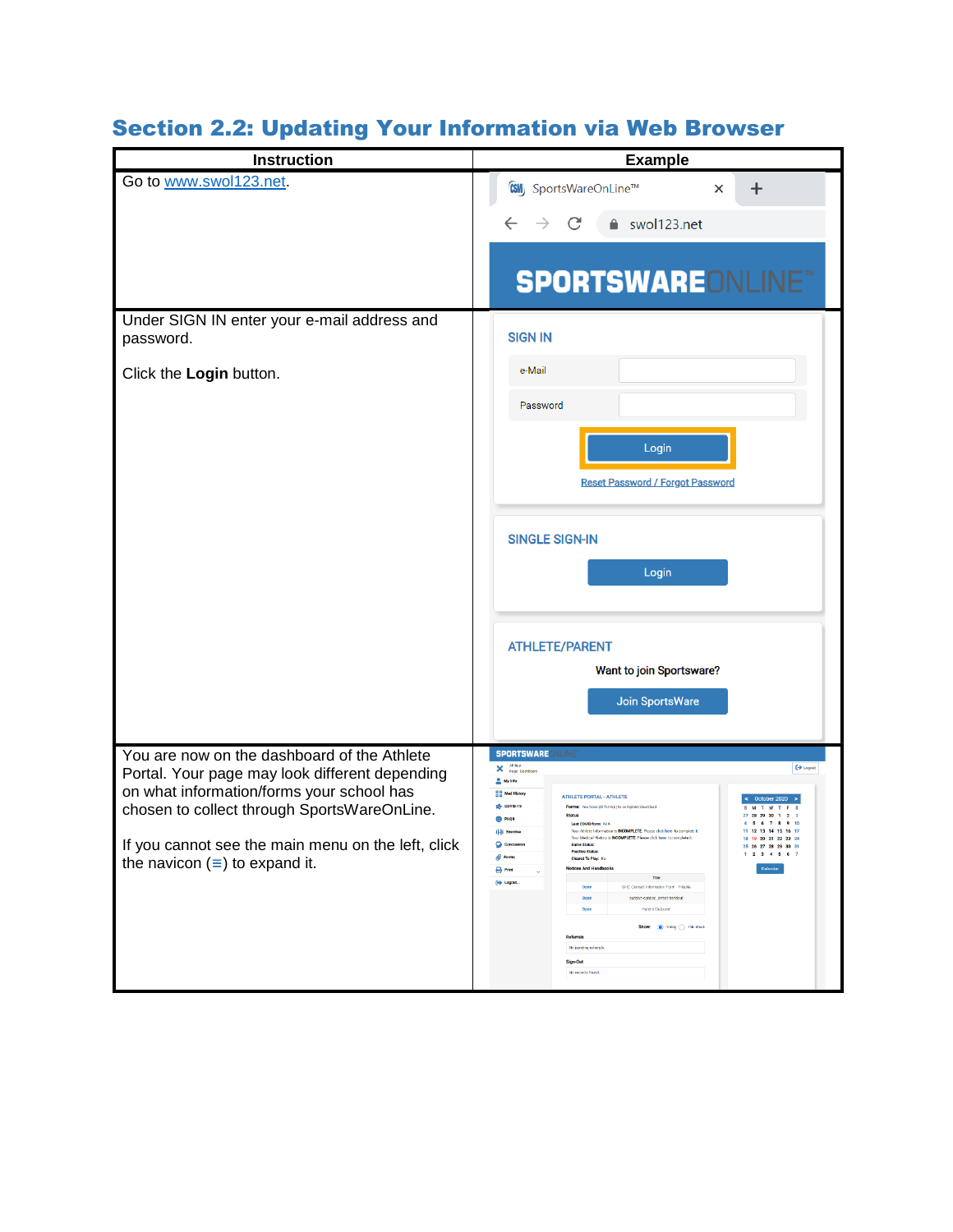| < <update fit="" school's<br="" section="" this="" to="" your="">needs&gt;&gt;</update>                                                              | Athlete:<br>Page: Dashboard |
|------------------------------------------------------------------------------------------------------------------------------------------------------|-----------------------------|
| My Info: Includes demographic, sport, address,<br>emergency contact, insurance, medications,<br>medical alerts, immunizations and other<br>paperwork | My Info                     |
| Med History: A Medical History questionnaire.                                                                                                        | <b>Med History</b><br>$x =$ |
| <b>COVID-19:</b> A daily coronavirus symptom and<br>possible exposure survey.                                                                        | COVID-19                    |
| Forms: View/complete required paperwork.<br>*SportsWare will also display the number of<br>forms you must complete.                                  | <b>Exercise</b>             |
| Print: Print My Info and Medical History data.                                                                                                       | <b>Concussion</b>           |
| Required fields are labeled "Required"                                                                                                               | <b>Forms</b>                |
| Changes will not be saved if you exit a window<br>without clicking the <b>SAVE</b> button.                                                           | Print<br>$\checkmark$       |
| When you have completed your session be sure<br>to LOGOUT $\left(\frac{[A_{\text{Logout}}]}{[A_{\text{Logout}}]}\right)$ of SportsWare               | Logout                      |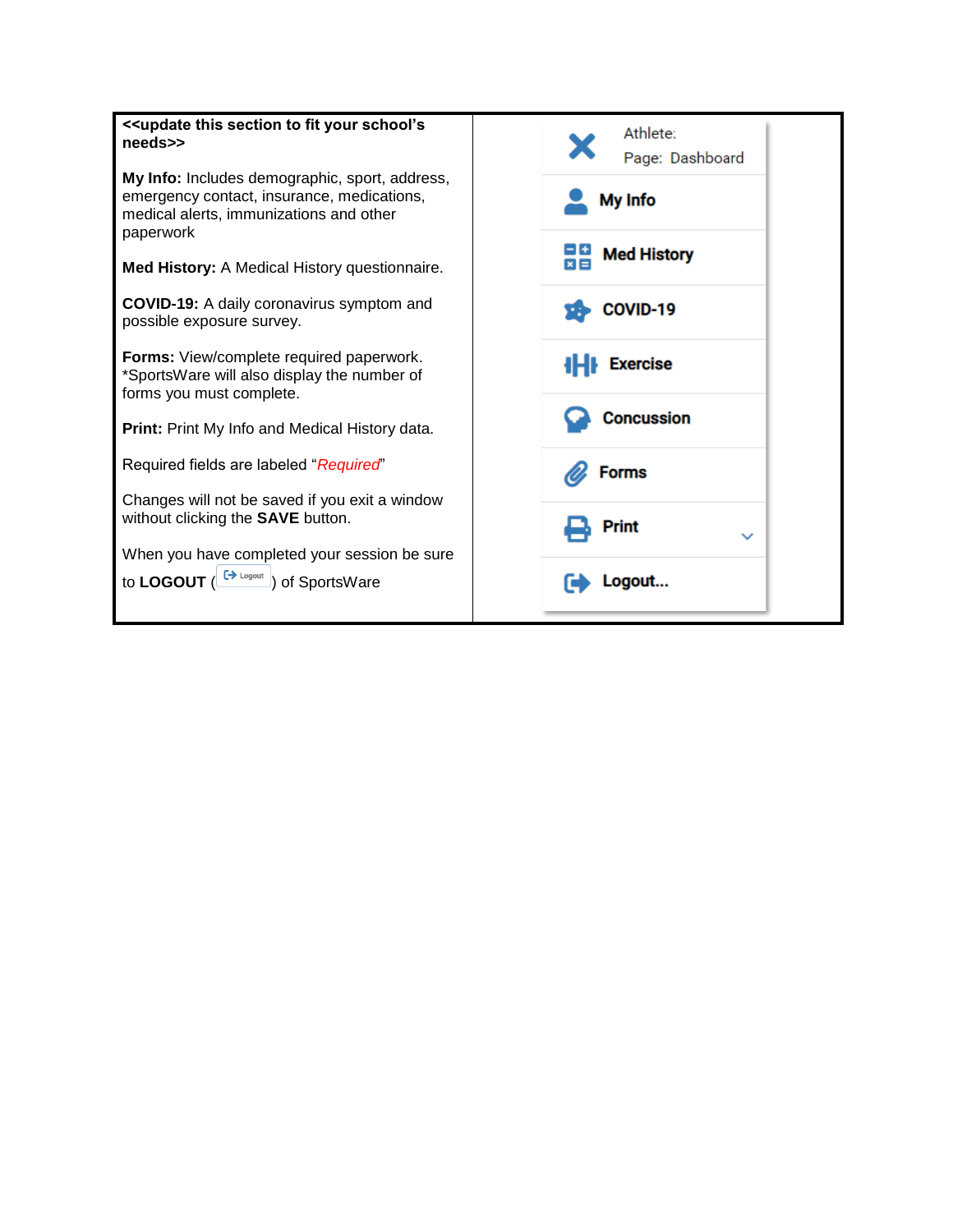#### Section 3.1: Setting Your Password via SportsWare App

| <b>Instruction</b>                                                                                                                   | <b>Example</b>                                                  |
|--------------------------------------------------------------------------------------------------------------------------------------|-----------------------------------------------------------------|
| Go to the Google Play or Apple App Store.<br>Search "sportswareonline".                                                              | <b>SportsWareOnline</b><br>Computer Sports<br>Medicine, Inc.    |
| Download the SportsWareOnLine app by<br>Computer Sports Medicine, Inc.                                                               | <b>OPEN</b>                                                     |
| *The steps outlined in section "Joining<br>SportsWareOnLine" must be completed through a<br>web browser prior to using the SWOL app. | <b>SPORTSWARE</b>                                               |
| If this is your first time accessing SportsWare click<br>the FORGET PASSWORD? link.                                                  | Sign in                                                         |
|                                                                                                                                      | <b>Email Address</b><br>Email Address                           |
|                                                                                                                                      | Password                                                        |
|                                                                                                                                      | Password<br><b>Remember Me</b>                                  |
|                                                                                                                                      | Sign in                                                         |
|                                                                                                                                      | Forget Password?                                                |
| Enter the email you requested to join SportsWare<br>with.                                                                            | <b>Forgot Password?</b><br>$\leftarrow$                         |
| Click the <b>SEND</b> button.                                                                                                        |                                                                 |
|                                                                                                                                      | Enter your Email Id, We will send<br>Reset password link there. |
|                                                                                                                                      | Email                                                           |
|                                                                                                                                      | Send                                                            |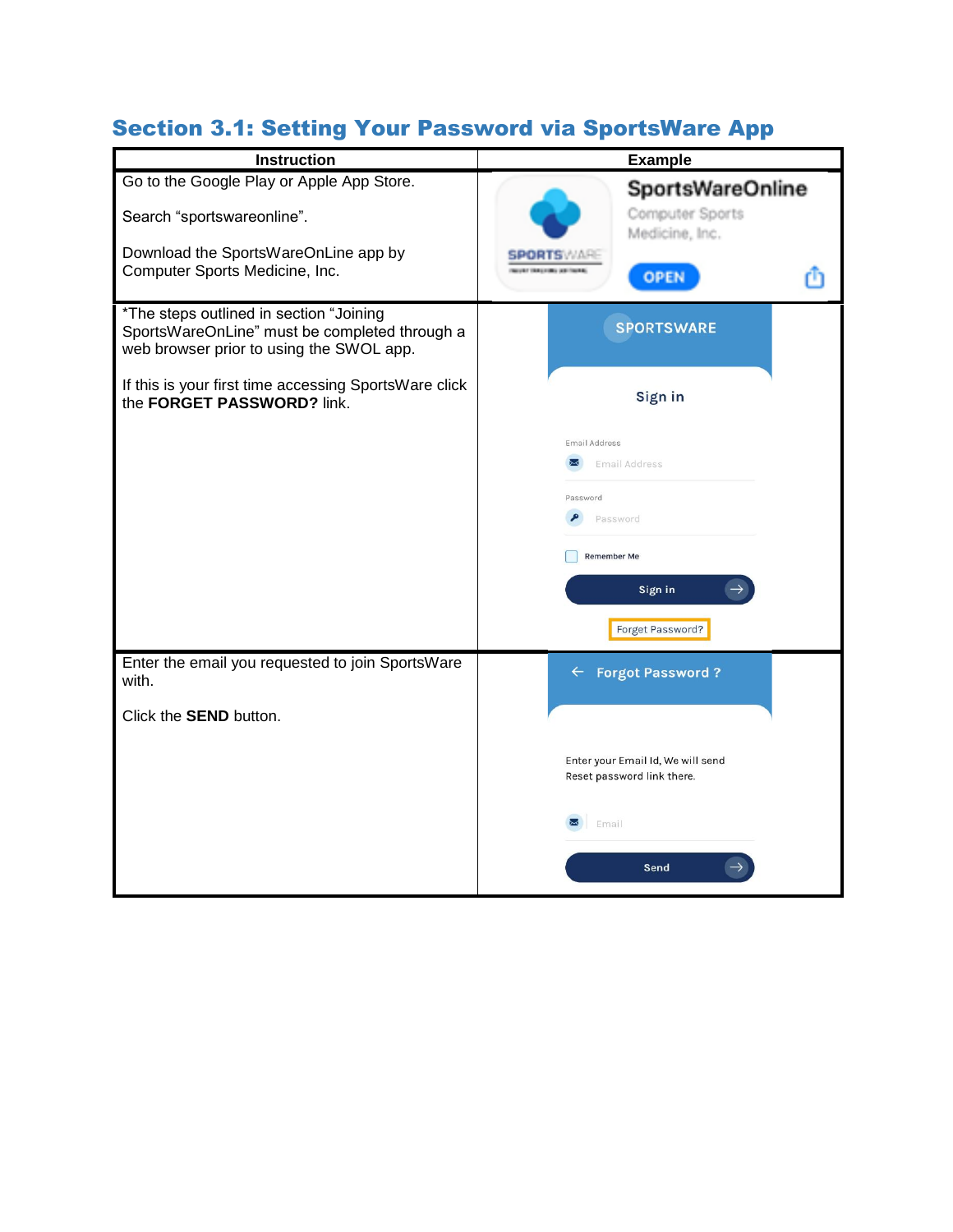| You will receive an e-mail with the subject<br>"SportsWareOnLine Password Request".                         | SportsWare OnLine Password Request                                                                    |
|-------------------------------------------------------------------------------------------------------------|-------------------------------------------------------------------------------------------------------|
| Click the link under your name in this e-mail. This<br>will direct you to the web browser on your phone.    | 1:19 PM<br>admin@swol123.net                                                                          |
|                                                                                                             | You received this e-mail because either:                                                              |
| If you are a parent with multiple children in<br>SportsWare under the same email address you                | 1) You requested to reset your SportsWare Online<br>password                                          |
| will see multiple reset password links in this email.<br>Be sure you are using the link associated with the | OR<br>2) You are an athlete who's request to Join<br>SportsWare Online has been approved by the       |
| child whose password you are looking to reset.                                                              | school and the next step is to set your password.                                                     |
| While multiple accounts may use the same email,<br>each athlete must have a unique                          | To reset your password, click the following link (or<br>copy and paste it into a browser address bar) |
| email/password combination.                                                                                 | Athlete Name:<br>http://url4004.swol123.net/ls/click?upn=HRXH-                                        |
| *If you do not see this email check your spam<br>folder.                                                    | 2BsQMd9EfUcxozF9C88V1pTdY-2BtR-                                                                       |
| Enter your e-mail address, new password and<br>confirm password. Make note of your school's                 | swol123.net/cfrmResetF<br>൩<br>- :<br>∩                                                               |
| password requirements.                                                                                      | <b>SPORTSWAREONLINE®</b>                                                                              |
| Click the <b>SAVE</b> button.                                                                               |                                                                                                       |
| Close your web browser and reopen the<br>SportsWare app.                                                    | <b>RESET PASSWORD</b><br><b>Save</b>                                                                  |
| You may now sign into your SportsWare account                                                               | Online Access e-Mail                                                                                  |
| through the SportsWareOnLine App.                                                                           | New Password                                                                                          |
|                                                                                                             |                                                                                                       |
|                                                                                                             | Confirm Password                                                                                      |
|                                                                                                             | Password Requirements:<br>Must be at least 5 characters long.                                         |
|                                                                                                             |                                                                                                       |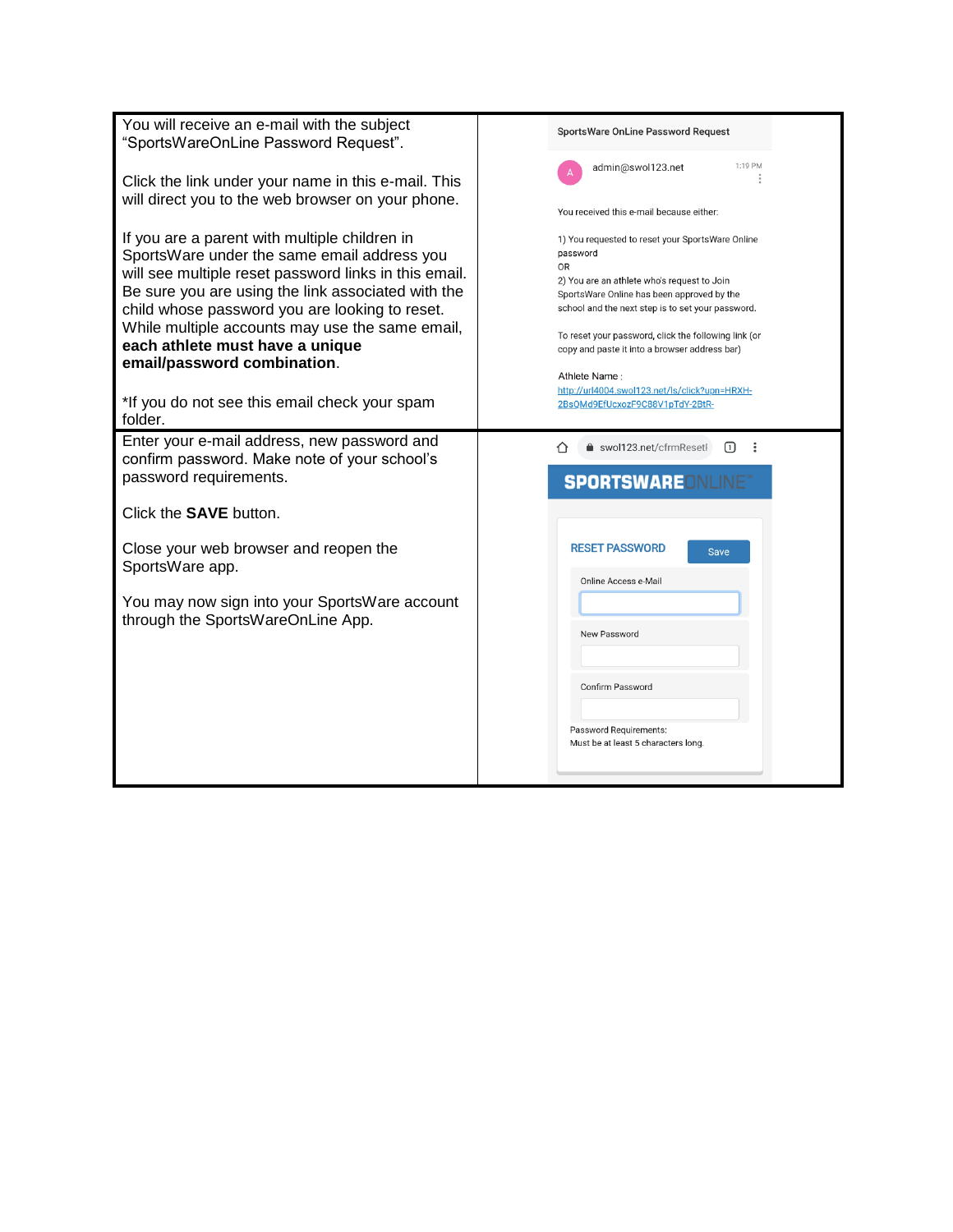| Instruction                                                                                                                                                                    | <b>Example</b>                                                 |
|--------------------------------------------------------------------------------------------------------------------------------------------------------------------------------|----------------------------------------------------------------|
| Open the SportsWare App from your mobile<br>phone.                                                                                                                             | <b>SPORTSWARE</b><br><b>INJURY TRACKING SOFTWAR</b>            |
| Enter your e-mail address and password.<br>Click the SIGN IN button.                                                                                                           | <b>SPORTSWARE</b>                                              |
|                                                                                                                                                                                | Sign in                                                        |
|                                                                                                                                                                                | Email Address<br><b>Email Address</b><br>⋈                     |
|                                                                                                                                                                                | Password<br>Password                                           |
|                                                                                                                                                                                | Remember Me<br>Sign in                                         |
| You are now logged into SportsWare. Your home<br>page may look different depending on what<br>information/forms your school has chosen to<br>collect through SportsWareOnLine. | G<br><b>Athletes</b><br>Last Name, First Name<br>PORT<br>GROUP |
| Click on your picture to update your personal<br>information.                                                                                                                  | WATCH<br>GAME<br>PRACTICE<br>CLEARED                           |
|                                                                                                                                                                                | Injuries & Treatments<br>Medical Information                   |
|                                                                                                                                                                                | COVID                                                          |
|                                                                                                                                                                                | Alert                                                          |
|                                                                                                                                                                                |                                                                |

# Section 3.2: Updating Your Information via SportsWare App